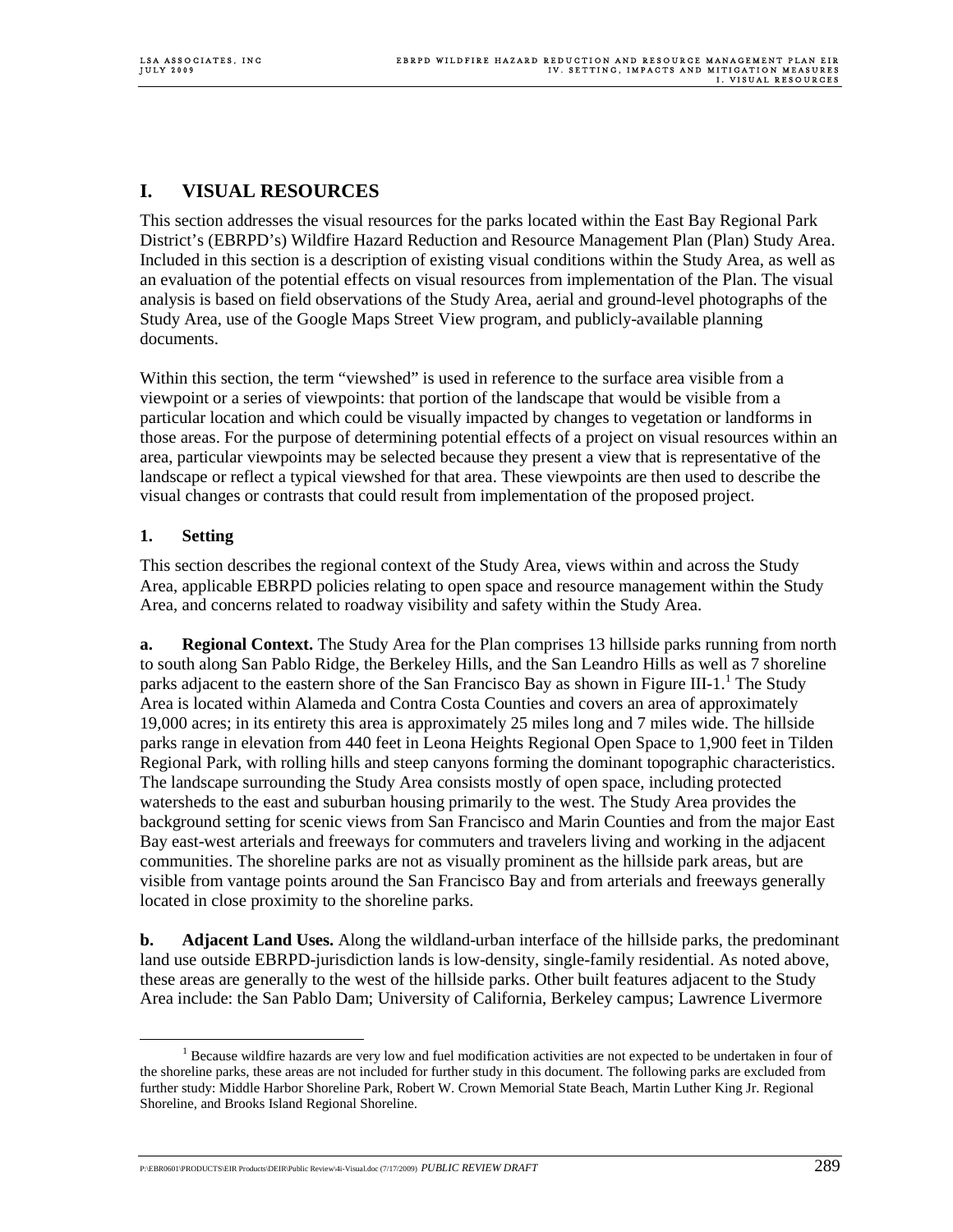National Laboratory and Lawrence Hall of Science; Claremont Resort and Spa; University of California, Clark Kerr campus; Chabot Space and Science Center; Merritt College; and Lake Chabot Municipal Golf Course. Residential development along the edge of the Study Area has translated into an increased number of viewers potentially affected by wildfire hazard reduction and resource management activities along the perimeter of the parks or within the view corridors of these residences. Additionally, construction of park facilities and other development has modified the visual character within and across some of the hillside parks.

The shoreline parks within the Study Area are located in predominantly built-up urban areas and are typically adjacent to industrial, commercial, and marina uses. Some residential neighborhoods are also located adjacent to the parks; U.S. interstate highways 580/80 and 880 also are adjacent to shoreline parks and serve as the primary transportation corridors in the East Bay.

**c. Vegetation Within the Study Area.** Land use and vegetation changes over the past two centuries have irreversibly altered the landscape, making it necessary to use management techniques to maintain an ecological balance between native and non-native vegetation and to achieve wildland fire safety objectives. The current blend of vegetation within the hillside parks is composed of a mosaic of plant communities and wildlife habitats that are associated with physical characteristics of a particular area, including aspect, soil type, and previous or ongoing land uses and development. From a visual perspective, the plant communities and habitats found within the hillside parks of the Study Area are:

- Grasslands and Herbaceous Vegetation
	- o Coastal Prairie (Native Perennial Grassland)
	- o Serpentine Bunchgrass Grassland (Native Perennial Grassland)
	- o California Annual Grassland (Non-native Annual Grassland)
	- o Ruderal Vegetation (Weedy Herbaceous)
- Scrub Vegetation
	- o Maritime Chaparral
	- o North Coastal Scrub (Xeric and Mesic)
	- o Coyote Brush Scrub
	- o Non-native Scrub
- Woodlands and Forest Plantations
	- o Mature Eucalyptus Forest
	- o Young (small-diameter) Eucalyptus Forest
	- o Mature Monterey Pine Forest
	- o Young (small-diameter) Monterey Pine Forest
	- o Oak-Bay Mixed Woodland
	- o Redwood Forest
	- o Riparian Woodland.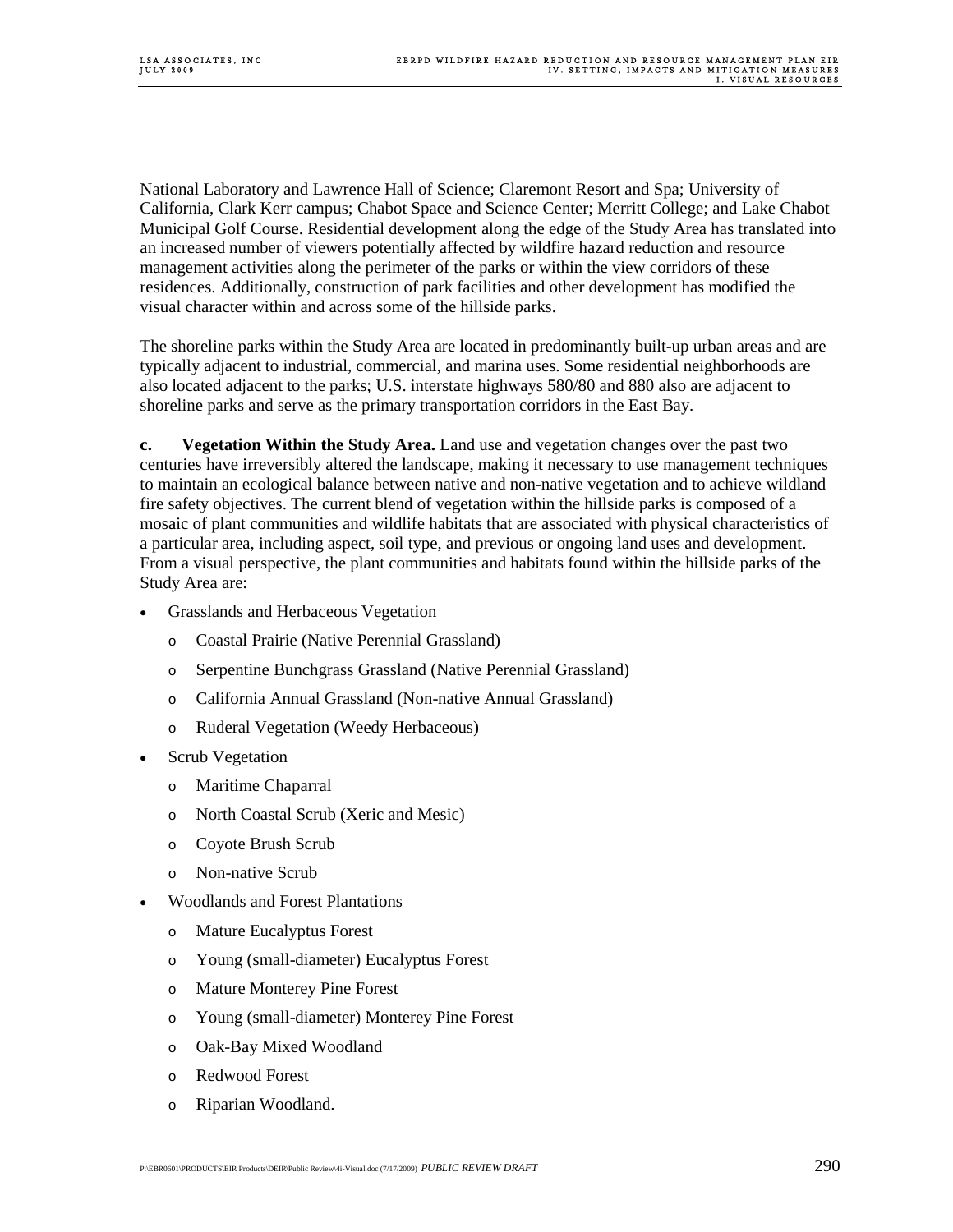Within the shoreline parks, the plant communities and habitats found consist of the above plant communities (with the exception of Serpentine Bunchgrass Grassland and Northern Maritime Chaparral (Manzanita-Chinquapin Chaparral) types) as well as the following plant communities:

- Coastal Prairie
- Salt Marsh
- Freshwater Marsh.

While some or all of these plant communities and wildlife habitats are present in portions of the Study Area, each park has dominant vegetation characteristics. These dominant characteristics affect a viewer's perception of the overall quality of the area's visual resources as well as the degree to which wildfire hazard reduction and resource management actions are necessary. Figures IV.I-1 through IV.I-4 display typical characteristics of some of these plant communities.

**d. Views Within and Across the Study Area.** The East Bay Hills have significant resource values viewed from within the parks and as viewsheds seen from external vantage points. These visual resources include the elements that provide a "sense of place" within the East Bay Hills and contribute to its unique identity. These elements encompass both natural and man-made features of the local environment as well as the broader aspects that contribute to how the park lands are perceived as a place. Within the hillside parks, water features provide memorable views including Lake Anza, San Pablo Reservoir, Temescal Lake, and Lake Chabot. Significant architectural features include the Environmental Education Center and the Brazil Building in Tilden Regional Park, and Chabot Space and Science Center in Redwood Regional Park. In some areas, including the southernmost portion of the Study Area in Anthony Chabot Regional Park, views are impacted by existing disturbances such as high-voltage transmission lines and telecommunications towers.

Views from the different parks included in the Study Area include the San Francisco Bay to the west and north, the City of San Francisco to the west, San Pablo Bay and the Marin Headlands to the northwest, the City of Oakland to the south, Mount Diablo to the southeast, and San Leandro Reservoir to the south. Additionally, most of the hillside parks are composed of large open space areas that are publicly available for exploration on foot, horseback, or bicycle along hundreds of miles of trails. When traveling through the parks in these modes, users are afforded panoramic views from ridgelines and peaks as well as secluded, enclosed views from within valleys and deep canyons.

The shoreline parks are not as visually prominent as the hillside park areas, but are visible from public vantage points around the San Francisco Bay, including from U.S. interstate highways 80, 580, and 880, which are generally located in close proximity to the shoreline parks. Generally, the shoreline parks cannot be distinguished from the surrounding landscape in views of the shoreline from surrounding but more distant locations, such as across the San Francisco Bay. Adjacent views from the shoreline parks include the San Francisco Bay and neighboring development. Distant panoramic views to the west include the San Francisco Bay and City of San Francisco skyline, the Oakland-San Francisco Bay Bridge, the towers at Mount Sutro and Twin Peaks, the Golden Gate Bridge, Angel Island, Alcatraz Island, and Treasure Island. Views to the east and south include the Campanile at UC Berkeley, the Claremont Hotel, Lawrence Hall of Science and Lawrence Berkeley Laboratories, the cranes at the Port of Oakland, and the high rise buildings in Emeryville.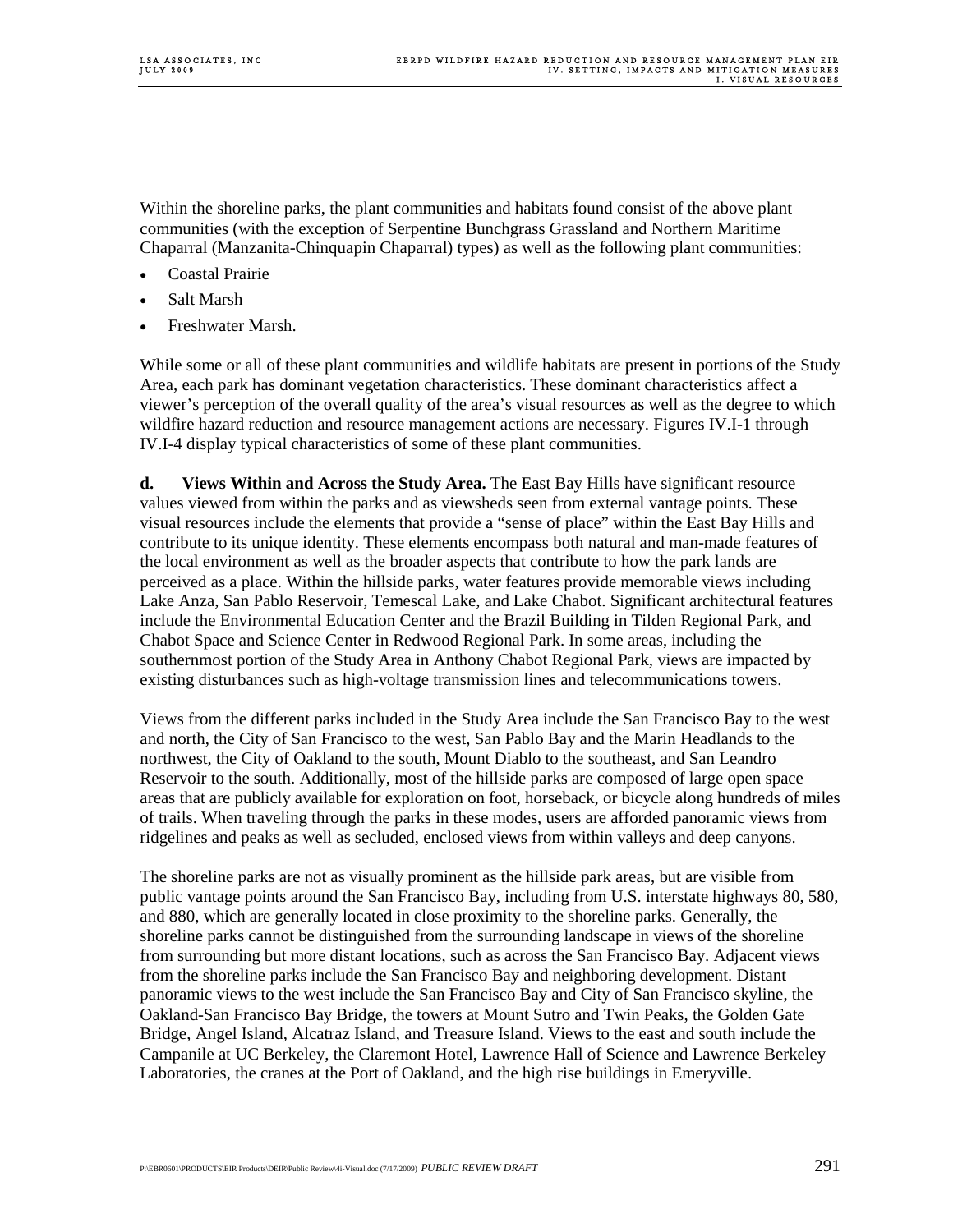**e.** Visual Environment Assessment Methodology. The assessment of visual resources within and across the Study Area was based on the landscape evaluation system developed by the U.S. Forest Service, Department of Agriculture for their Visual Management System. To assess the potential effects a project may have on visual resources, it is first necessary to describe the visual environment of the Study Area. Landscapes are dynamic, and even those areas of high aesthetic value require some level of management activity, at a minimum, to retain their character over time. Defining what that character is in an evolving landscape can be difficult, however, as seen in the changes to Wildcat Ridge in Tilden Regional Park over the 74-year period shown in Figure IV-I.1. For the purposes of this analysis, it is understood that a basic objective of the Plan and EBRPD is to manage the landscape within the Study Area to generally retain the landscape characteristics of the hillside and shoreline parks while reducing overall fuel loads that pose a significant wildfire hazard. EBRPD recognizes that the landscape within identified recommended treatment areas may be altered to varying degrees depending on the management activities selected for implementation and, as a result, the viewer's perception of these areas and their use may also change.

The scenic qualities of a landscape were determined through an analysis of the landscape character type, which is a unit of physiographic area having common landscape features (e.g., landforms, rock formations, water forms, and vegetative patterns.) Landscape features were separated according to four factors: form, line, color, and texture. The form of an object is its visual shape or mass. Lines are often defined by edges of objects, landforms, or vegetation. Color is defined both by the value or reflective brightness (e.g., light, dark) and hue (e.g., red, green.) Texture is the apparent surface coarseness of an object or area.

The degrees of diversity in a landscape are called "variety classes" and are a measure of the scenic quality of a landscape. Three variety classes have been established for evaluating the landscape by the Department of Agriculture's Visual Management System:

- **Variety Class A Distinctive**: Areas where features of landform, vegetative patterns, water features, and rock forms are of unusual or outstanding visual quality.
- **Variety Class B Common**: Areas where features contain variety in form, line, color, or texture, or combinations thereof, but which tend to be common throughout the character type and are not outstanding in visual quality.
- **Variety Class C Minimal**: Areas where features in the landscape have little change in form, line, color, or texture. Includes all areas not found under Classes A or B.

Visual relationships between elements in a landscape can often be traced to four factors: dominance, scale, diversity, and continuity. Specific elements or components in a landscape may dominate the view because of an element's position within the landscape, visual contrast with adjacent or surrounding elements, or importance. Scale is the apparent size relationship between landscape components. Diversity is a function of the number, variety, and intermixing of visual patterns. Continuity is the uninterrupted flow of patterns in a landscape and the maintenance of the visual relationships of connected or related landscape patterns.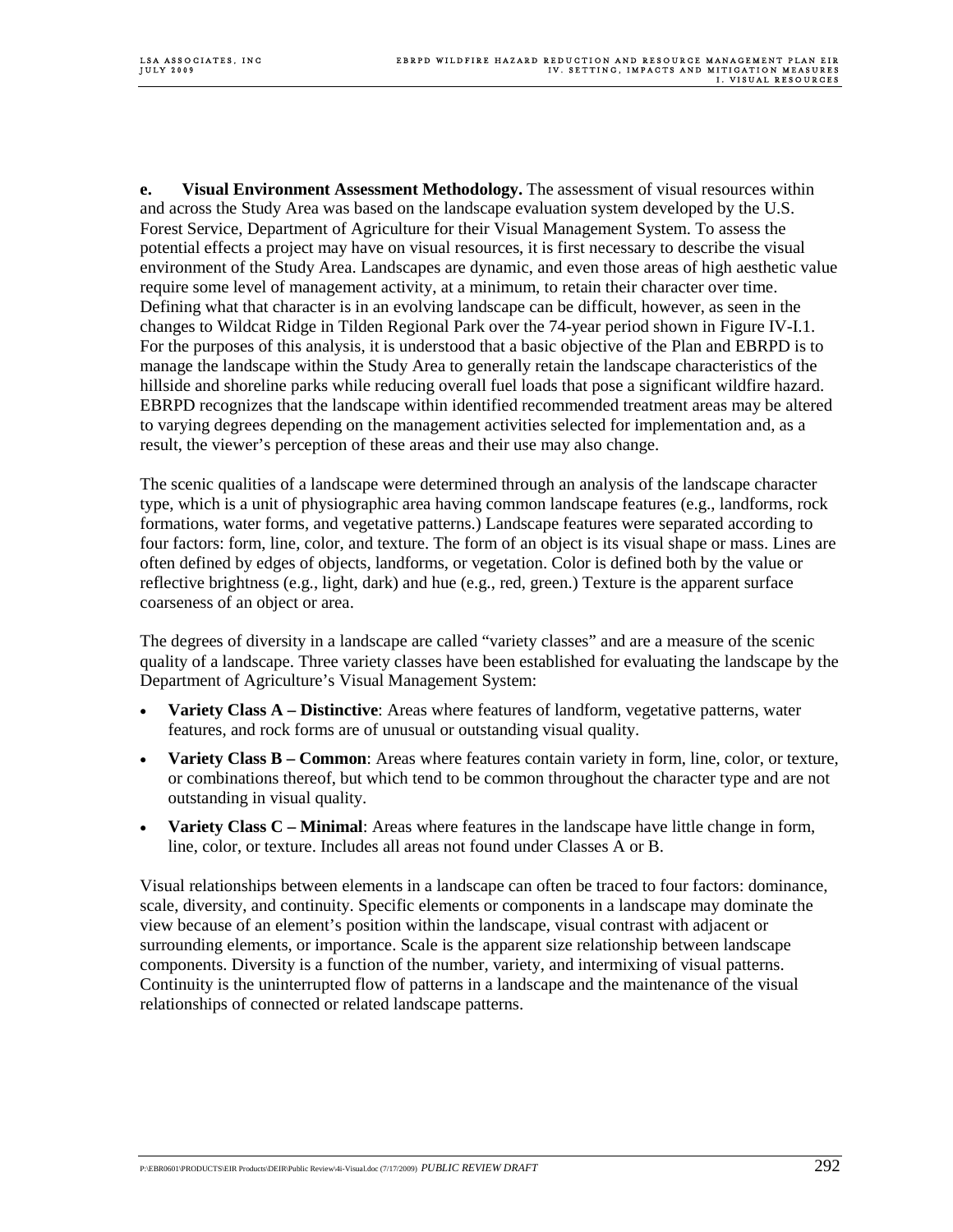

Wildcat Ridge - 1930 Wildcat Ridge - 1961





Wildcat Ridge - 1971 Wildcat Ridge - 2004





Upper Wildcat Canyon (Tilden) - circa 1900 Same View Today - About 100 Years Later



### FIGURE IV.I-1

*EBRPD Wildfire Hazard Reduction and Resource Management Plan* Photos of Alterations of the Landscape Over Time

SOURCE: EAST BAY REGIONAL PARK DISTRICT, 2006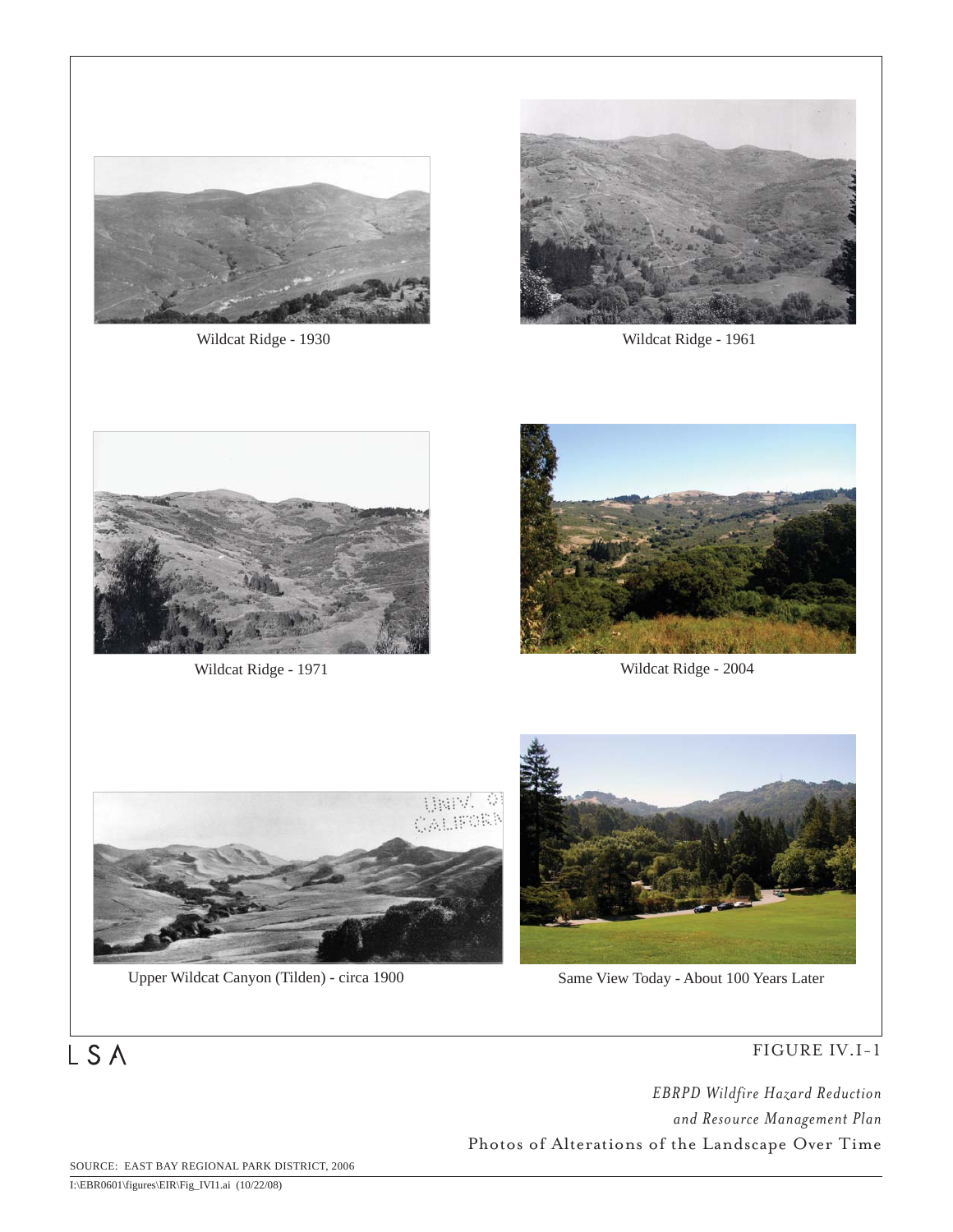

California Annual Grassland (Spring) California Annual Grassland



(Summer/Fall)







Coastal Prairie Manzanita-Chinquapin Chaparral



Coyote Brush Broom Scrub (foreground) and Eucalyptus (background)

FIGURE IV.I-2

*EBRPD Wildfire Hazard Reduction and Resource Management Plan EIR* Photos of Vegetation Types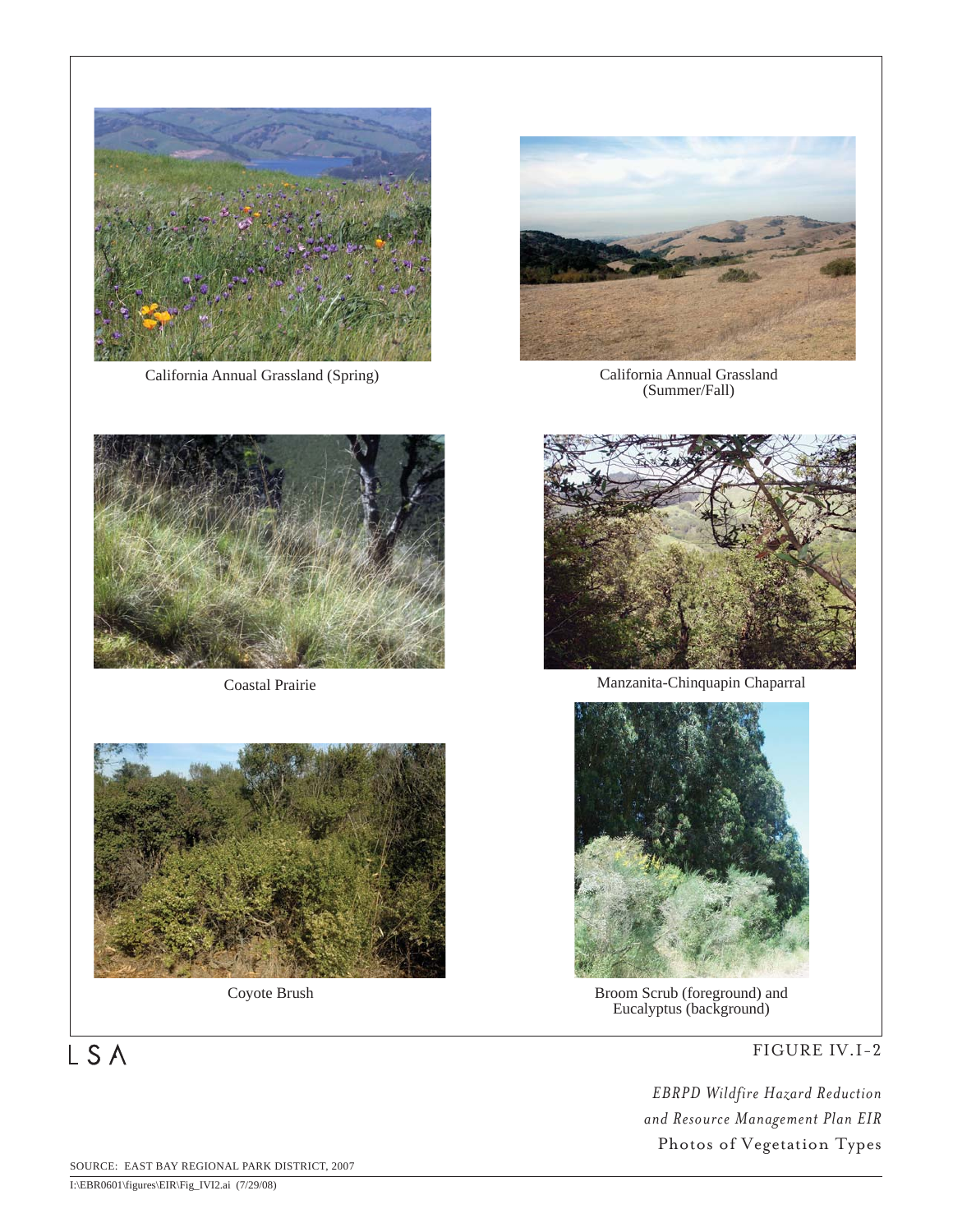



Mesic North Coastal Scrub Mesic Scrub (foreground) and Xeric North Coastal Scrub (background)



Coast Live Oak Woodland/Forest



Coast Live Oak Woodland/Forest with moist understory



Emerging Coast Live Oak/California Bay Woodland Eucalyptus Forest/Plantation



FIGURE IV.I-3

*EBRPD Wildfire Hazard Reduction and Resource Management Plan EIR* Photos of Vegetation Types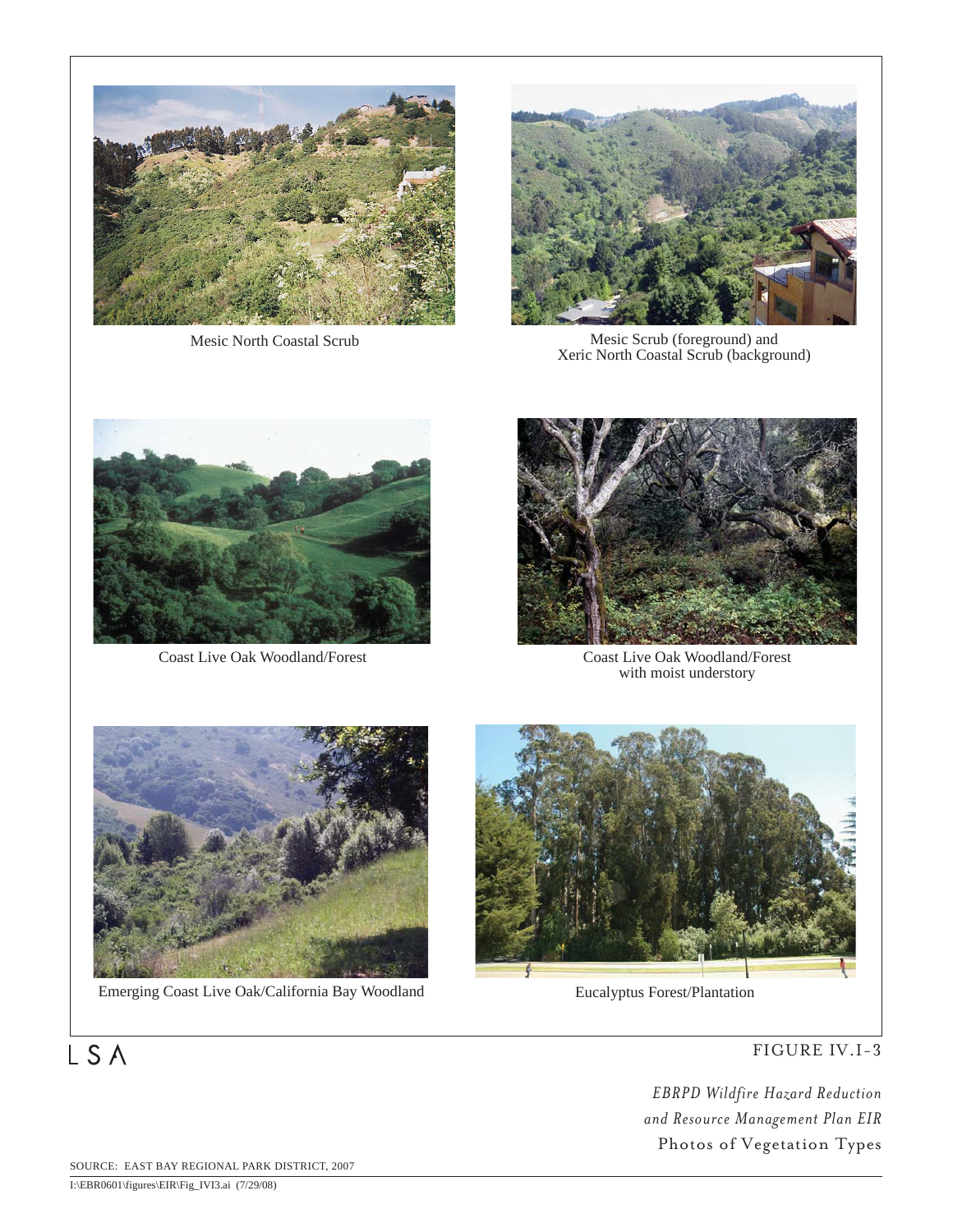

Monterey Pine Forest Redwood Forest





Willow Riparian Woodland/Forest

FIGURE IV.I-4

*EBRPD Wildfire Hazard Reduction and Resource Management Plan EIR* Photos of Vegetation Types

SOURCE: EAST BAY REGIONAL PARK DISTRICT, 2006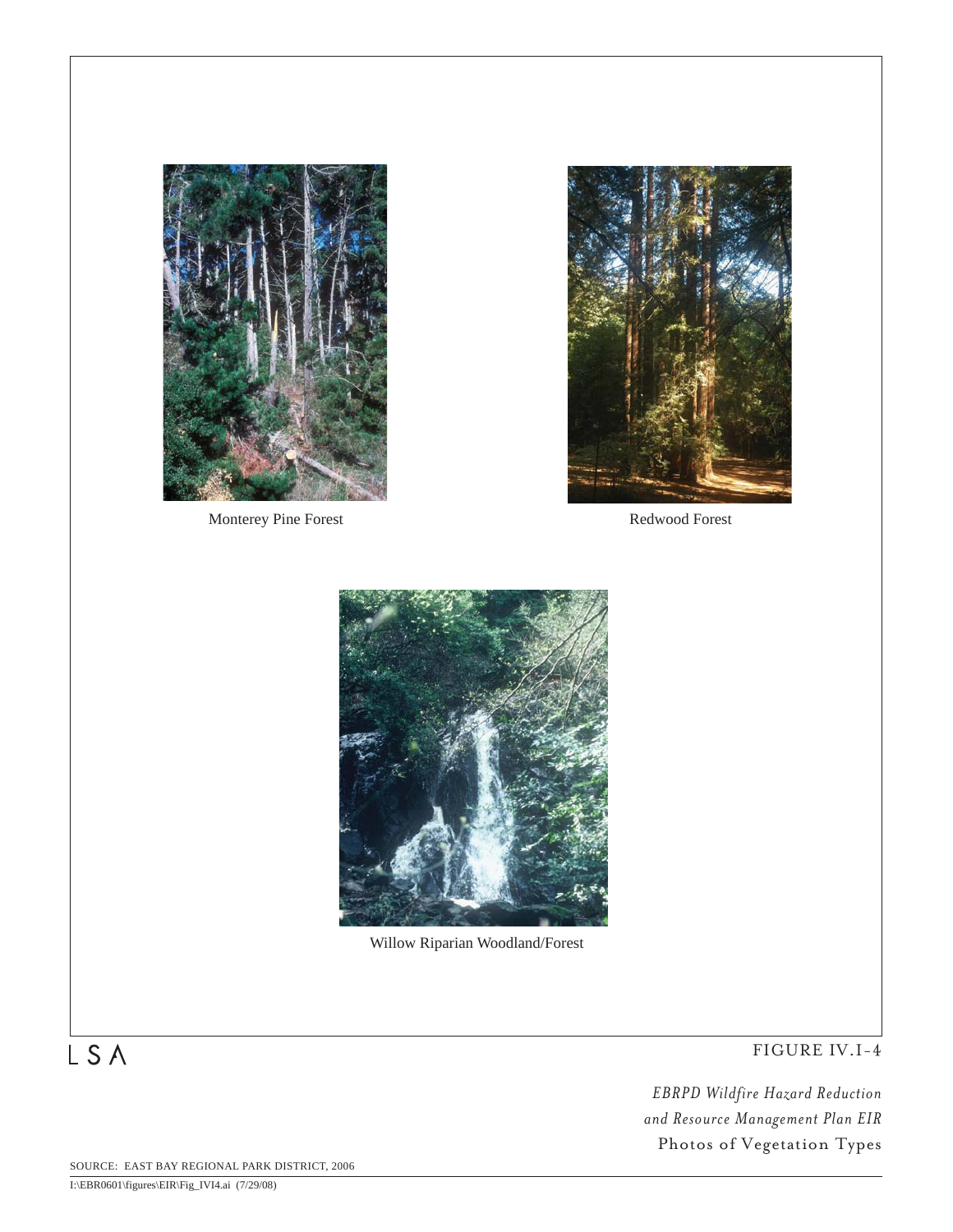**f. Character and Visual Quality of the Study Area.** The overall visual quality within the Study Area is generally Variety Class B, with some Variety Class A based on specific visual features as follows:

- The Study Area consists predominantly of recreational parks and has value as open space.
- Hilly landforms, vegetative cover, and suburban development are common within the regional landscape of the hillside parks, as noted above.
- Distinctive hilly features in shoreline parks, including the bluffs at Point Pinole Regional Shoreline and the Potrero Hills within Miller/Knox Regional Shoreline, contribute to the visual quality of the Study Area.
- In the hillside parks, vegetation creates a dense medium texture of land cover and provides a visual continuity or flow of pattern.
- In the shoreline parks, the variety of natural features includes beaches, coastal marshes, meadows, lagoons, and ponds, as well as some eucalyptus groves.
- The variety of vegetation types and natural features also results in an intermixing of visual form, color, and texture patterns.

By contrast, the majority of the landscape in the recommended treatment areas identified in the Plan are composed of large stands of blue and red gum eucalyptus trees and Monterey pines, limiting the overall visual variety of those specific areas. A number of private residences and destination park facilities are located in close proximity to large stands of tree plantations. Landforms range from hilly to flat, and all of the sites are contained within recreational parklands, contributing further to their value as open space.

**g. Scenic Value and Sensitivity to Change.** Scenic value is a function of the number and type of viewers, the visual importance of the Study Area, surrounding land uses, and the presence or absence of significant geological, historical, or botanical and vegetative features. Viewer groups for the Study Area generally include recreational users of parks (hikers, cyclists, and equestrians); travelers utilizing roadways that traverse parks (principally in Tilden Regional Park); travelers using U.S. interstate highways 80, 580, and 880, Grizzly Peak Boulevard, Claremont Avenue, Skyline Boulevard, and a few residential roads; and residents and commercial/industrial uses neighboring the parks.

Visitors to EBRPD parks and people viewing the hillside or shoreline areas from different vantage points (e.g., from public areas adjacent to the parks, from trails within the parks, from roadways traversing and adjacent to the parklands, from the flatland urban areas, or from elevated vantage points or aircraft) have a perceived image of what they expect to see when viewing these areas. This image is based on their personal knowledge of the Study Area at a set moment in time, as well as the emotional values that they attach to specific aspects of the landscape. This expectation generally does not take into account the evolution of the landscape over time, and as a result may not generate a realistic expectation of views of the Study Area or the surrounding landscape. As the length of time viewers have to examine a landscape is extended, however, the expectation of how that landscape should appear will increase. For example, viewers will tend to take greater notice of the visual impacts of the results of vegetation management activities as the viewer's exposure to and familiarity with a particular view increases. Therefore, those vegetation management activities conducted at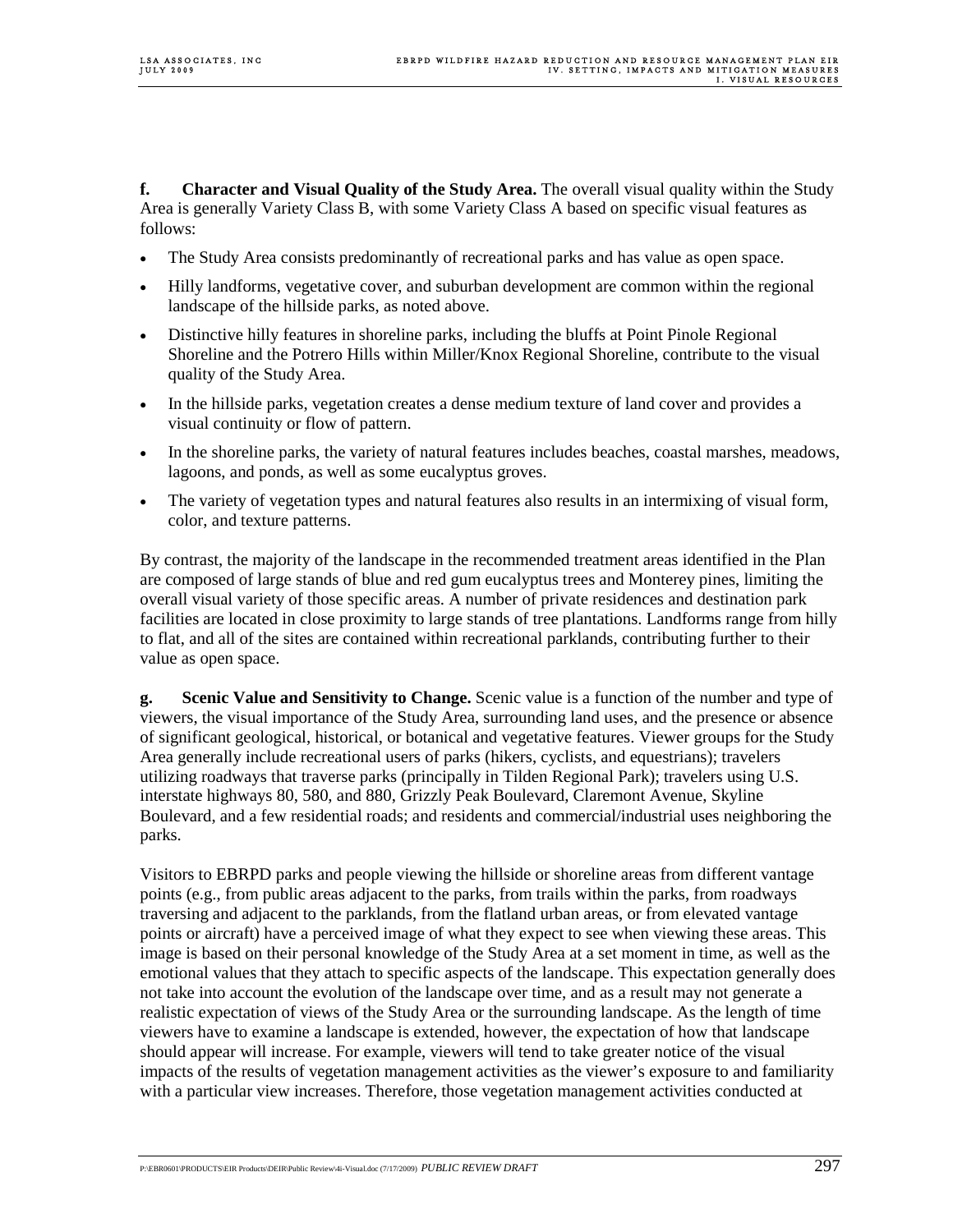recommended treatment areas viewed from a trail, vista point, visitor center, picnic area, or other prominent viewpoint will generally have a greater impact on the visual quality of an area than those that cannot be readily viewed, such as areas that are screened from view or located below a line-ofsight or are viewed only in passing. Factors that affect a viewer's impression of vegetation management activities, then, can include:

- **Capacity of the Landscape to Absorb Change:** For example, the view within a heavily-forested area is much shorter than that of an open vista. As a result, views into a forested area will be limited, and selective management activities conducted within the interior of these forested areas will likely be screened, at least partially, from viewers. Conversely, forested areas that are clear cut or burned will have a greater visual impact than a meadow that has been mowed or burned, because the changes will be more evident initially and the recovery period will be of a longer duration.
- **Viewing Distance from Management Activities:** Activities that take place immediately adjacent to places where people will gather for an extended period of time, near destinations where people travel explicitly to view the surrounding landscape (such as picnic or camp sites, staging areas, vista points, and public facilities), or near private residences will be more visually apparent than those activities at remote sites located further from viewers.
- **Focus of the Viewer:** The potential visual impact of vegetation management activities will increase as the viewer's attention is focused toward an object or key viewpoint. For example, management activities that take place within the direct line of sight from a vista point to Mount Diablo will be more apparent than similar activities conducted along a side trail below the viewer's line of sight.

Naturally-occurring changes to the existing scenic value of views within the Study Area are also likely to occur that can disrupt viewers' expectations of the vegetation and landforms within the hillside and shoreline parks. The East Bay Hills are a dynamic system that have developed over the millennia through complex physical processes and continue to change in response to the tectonic forces generated by the San Andreas Fault Zone. The landscape, wildlife species, and uses of the hills are also continuing to change through factors such as human influence, wildfire, and grazing animals. Moreover, in the course of the last 100 years the landscape has changed dramatically as a result of land management decisions made in the early 1900s. As a result, the park vegetation seen today is a mixture of native vegetation and introduced non-native annual grasses, herbs, and tree plantations. The visual significance of these changes to the landscape within the study area are illustrated by photos of Tilden Park's Wildcat Ridge, south of Inspiration Point, that were taken over a 100-year period, as shown in Figure IV.I-1.

The visual landscape of the San Francisco Bay shoreline has also been significantly affected by human activity. Many of the shoreline areas that are now parks were once part of the San Francisco Bay, but through the placement of fill from waterway dredging and other development activities, these areas are no longer subject to tidal influences and are predominantly above sea level. The shoreline park areas were generally occupied by industrial, commercial, and marina uses prior to their acquisition by EBRPD, and these uses still exist on lands adjacent to many of these parks. Efforts to restore tidal lands and create more natural landscapes on the shoreline parks are ongoing.

**h.** Visual Sensitivity. Visual sensitivity is a measure of people's concern for scenic quality and is a function of the number and type of viewers, activities of viewers, visual exposure of potential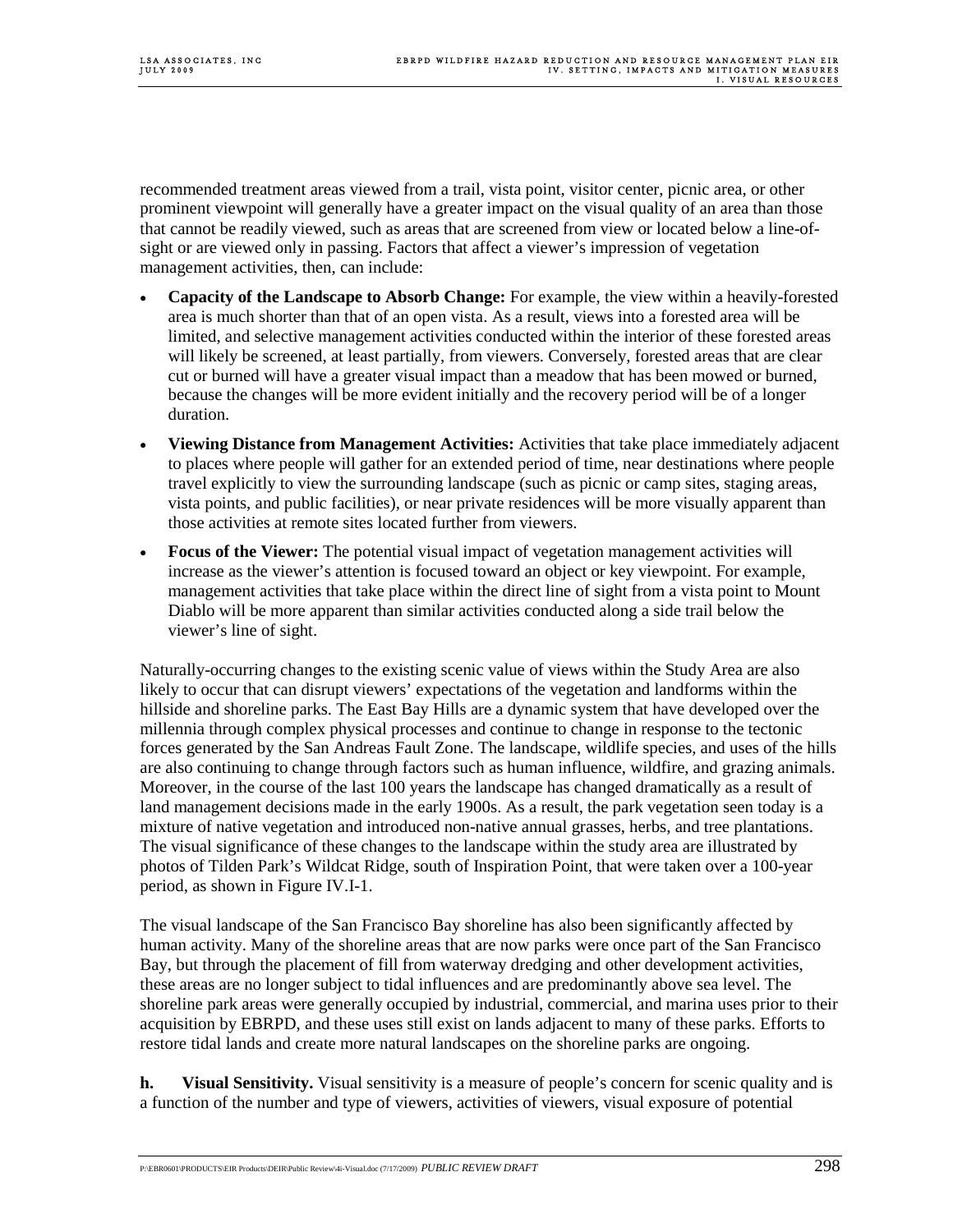vegetation management or other activities that could impact visual resources, and the relative distance of potential vegetation management or other activities from sensitive viewing locations. Three sensitivity levels are defined by the U.S. Forest Service:

- **Sensitivity Level 1 Highest Sensitivity:** Level 1 includes lands seen from primary travel routes where a significant number of viewers have major concerns for scenic qualities; primary recreation areas; scenic byways; views from residences; and areas of geological, botanical, or historical importance.
- **Sensitivity Level 2 Average Sensitivity:** Areas with Level 2 sensitivity include primary travel routes where a smaller volume of travelers have concerns for scenic qualities and/or the travel route or use area is of only local importance and has a low use volume.
- **Sensitivity Level 3 – Lowest Sensitivity:** Level 3 includes all areas seen from travel routes and use areas where few users or travelers would have a concern for scenic quality.

The entire Study Area is categorized as Sensitivity Level 1 (Highest Sensitivity) based on the views afforded and number of viewers, as described below:

- The hillside and shoreline parks included in the Study Area are heavily-used recreational areas by local and regional visitors, and serve as a significant natural attraction for the region.
- The Study Area serves as a major viewshed for several major highways in the East Bay, including U.S. interstate highways 80, 580, and 880, and California state highways 13 and 24.
- The hillside parks have boundaries that are adjacent to the major hillside travel routes, including Grizzly Peak Road, Skyline Boulevard, and Redwood Road.
- Residential areas are located directly adjacent to lands with high scenic qualities, including residences in Claremont, Sheppard, Thornhill, Tunnel, and Redwood Canyons; in the Montclair Hills; and along Skyline Boulevard and Redwood Road.
- Several public institutions and recreational facilities are located in or adjacent to the Study Area, including the Tilden Environmental Education Center, Tilden Park Golf Course, Chabot Space and Science Center, Lake Chabot Family Campground, and Lake Chabot Municipal Golf Course.

Several key public viewpoints are located within or in close proximity to the Study Area. These viewpoints are areas where a significant number of viewers would have major concerns for the scenic qualities of a particular viewshed, and include (but are not limited to):

- Ellerhorst Elementary School (adjacent to Sobrante Ridge Regional Preserve)
- Nimitz Way (within and adjacent to Tilden Regional Park) and other ridgeline trails
- The San Francisco Bay Trail
- Other trails along the San Francisco Bay, as well as fishing piers and observation towers
- The Berkeley beach area, the Brickyard, and Albany Beach (Eastshore State Park)
- The historic Alvarado section of Wildcat Canyon Regional Park
- Tilden Environmental Education Center in Tilden Regional Park
- Trail destinations within and adjacent to the hillside parks, including Inspiration Point (Tilden Regional Park) and Round Top (Robert Sibley Volcanic Regional Preserve)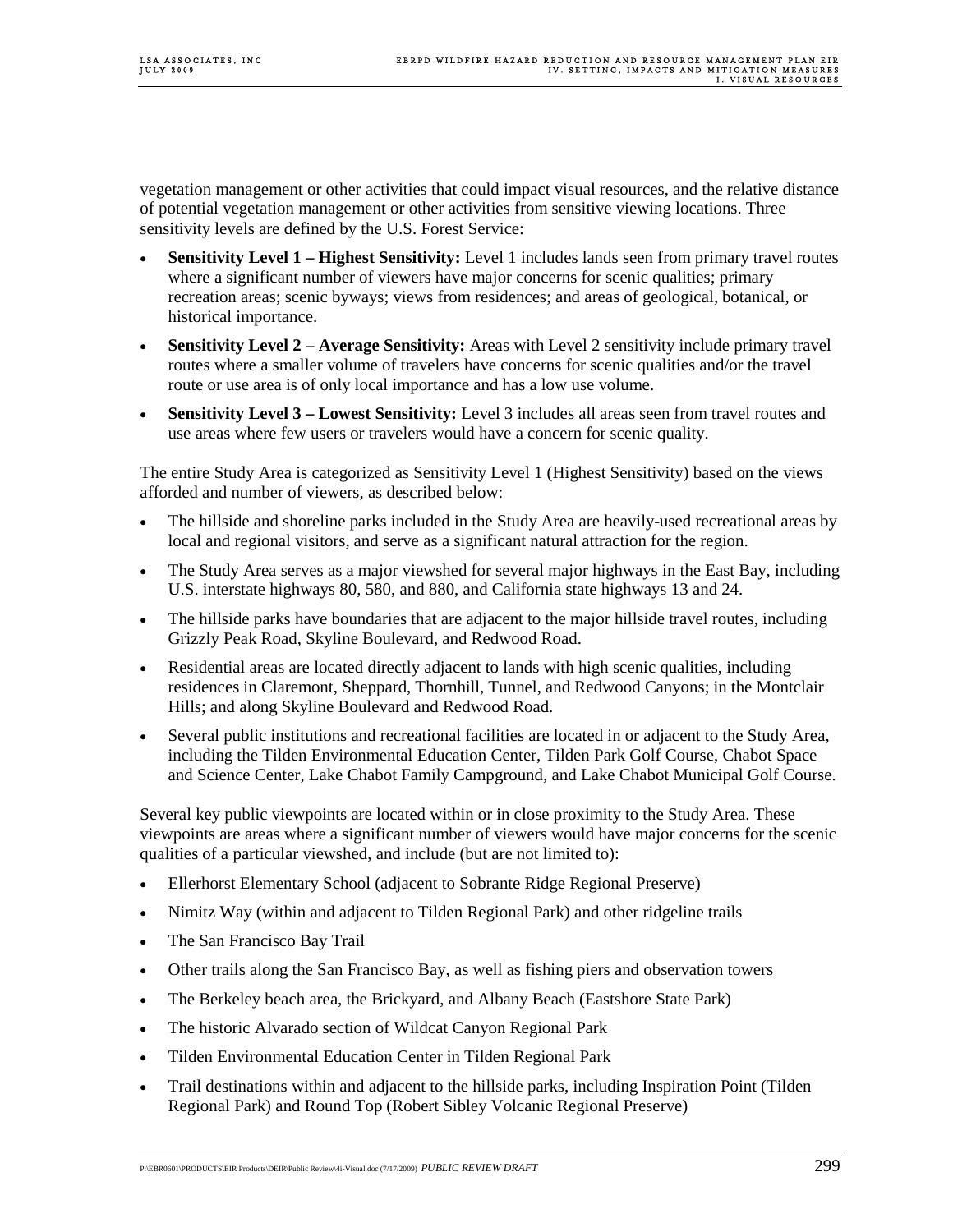- Lake Chabot Family Campground in Lake Chabot Regional Park
- The San Francisco-Oakland Bay Bridge westbound travel lanes.

Residences with potential viewsheds of recommended treatment areas, particularly those recommended treatment areas within Claremont Canyon Regional Preserve, Leona Heights Regional Open Space, and parts of Tilden Regional Park could also be considered key viewpoints. However, visual analysis under CEQA is typically based on public views of a potential project: those views afforded from publicly-accessible locations such as roadways, parks, and public buildings.

**i.** Visual Resources Policies and Guidelines. As noted in Section IV.A, Land Use and Planning Policy, the EBRPD Master Plan<sup>2</sup> contains a vision statement and policies relating to those resources contained within and unique to parklands within its jurisdiction, including those visual resources commonly identified with the East Bay Hills and San Francisco Bay shoreline.

#### **2. Impacts and Mitigation Measures.**

The following section discusses potential effects related to the visual resources of the Study Area on public views that could result from implementation of the Plan. The section begins with the criteria of significance, establishing the thresholds to determine whether an impact is potentially significant. The latter part of this section presents the impacts and mitigation measures, if required.

**a.** Criteria of Significance. Implementation of the Plan would have significant impacts on visual resources if it would:

- Have a substantial adverse effect on a scenic vista;
- Substantially damage scenic resources, including, but not limited to, trees, rock outcroppings, and historic buildings within a State scenic highway;
- Substantially degrade the existing visual character or quality of the Study Area and its surroundings; or
- Create a new source of substantial light or glare which would adversely affect day or nighttime views in the area.

**b.** Less-Than-Significant Visual Resources Impacts. Less-than-significant visual resource impacts are discussed in this section. Any specific projects undertaken as part of implementing the Plan will include additional environmental analyses to determine project-specific impacts to visual resources, including any potential conflicts with EBRPD policies and guidance, and additional mitigation measures applied as needed.

**(1) Have a Substantial Adverse Effect on a Scenic Vista.** CEQA guidelines state that visual impacts would be considered significant if implementation of the proposed project has substantial negative aesthetic effects on public views. In relationship to visual quality, the level of impact is also affected by the visual relationship of the viewer to the affected area. A negative impact on the visual quality of an area is generally most substantially adverse when viewed at a scale proportional to the scale of the action creating the impact; large-scale removal of tree stands, for

 <sup>2</sup> East Bay Regional Park District, 1996. *Master Plan 1997.* December 17.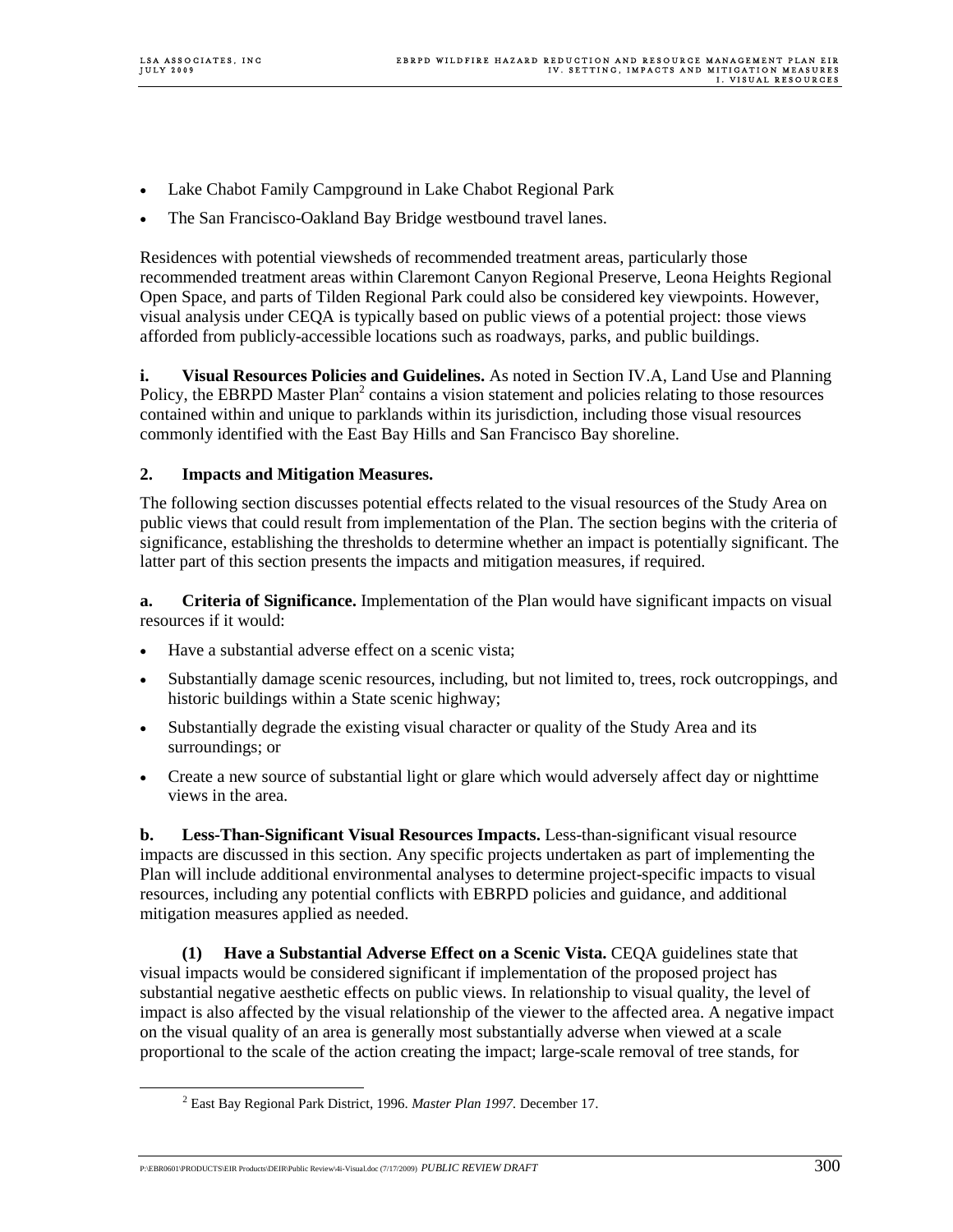example, may not appear significant at close range because of the uniformity and completeness of the action, but when viewed from afar the removal has dramatic and substantial adverse effects on a scenic vista. Likewise, small-scale brush clearing or tree removal may appear substantially adverse at close range, but when viewed from further away in the context of a scenic vista such actions would likely not be visible or apparent.

The vegetation management activities likely to occur at recommended treatment areas within the Study Area would consist of a number of various treatment methods, including hand labor, mechanical, and chemical treatment as well as grazing of selected areas by livestock or the prescribed burning of brush or leaf litter. One of the goals stated in Chapter II. Plan Goals, Objectives, and Guidelines includes consideration for aesthetic values: "Preserve aesthetic landscape values for park users and neighboring communities." This goal is furthered by Objective 7 of the Plan, which states "Evaluate the environmental and aesthetic effects of vegetation management treatment methods and options." The Plan also includes a guideline specific to aesthetic resources, namely Guideline 2.8: "EBRPD will consider the visual character and aesthetic resources of the parks when planning for and implementing fuel reduction treatment actions."

Because the vegetative cover of the hillside and shoreline parks comprising the Study Area varies significantly across hillsides, within canyons, and along the shore the likelihood of any one vegetation management activity occurring over a sufficiently large area to substantially adversely affect a scenic vista is minimal. For example, prescribed burns have the potential to temporarily but adversely impact the visual quality or character of a large expanse of parkland, but also have the potential to substantially improve the visual quality of a scenic vista by removing the younger specimens within the understory and thinning the overall density of tree stands and brush-laden areas. Prescribed burns also provide the beneficial impacts of promoting new growth, particularly native grass, forbs and wildflowers.

Prescribed burns would, however, produce smoke that may temporarily block distant vistas due to reduced visibility. This impact is reduced by existing fire management and prescribed burning policies, guidelines, and regulations that stipulate when and under what conditions prescribed burns can occur and would occur only over a short period of time. By only conducting prescribed burns during those periods when conditions are optimal, and by conducting all pre-burn actions according to the accepted guidelines and regulations in place, EBRPD can minimize the amount of smoke produced during prescribed burns, reduce the length of time views are impacted, and reduce the potential for substantial adverse effects on scenic vistas to a less-than-significant level. Further, the execution of prescribed burns requires a high level of resources, sufficient to limit their simultaneous conduct over areas large enough to create visual uniformity in the landscape or vista. By only burning part of the Study Area or recommended treatment area at one time, aesthetic values can be maintained. Potential impacts that may result from smoke produced during prescribed burned are further mitigated by implementation of the following best management practices (BMPs) pertaining to smoke as included in Chapter IV. Fuel Reduction Methods and listed in Section IV.F, Air Quality and Global Climate Change.

To evaluate the potential effects of recommended fuel management activities on scenic views within the area of impact, as defined in Chapter III, Project Description, LSA conducted a site reconnaissance of each park, and strategic fire route and visits to the recommended treatment areas, used GIS mapping of the Study Area, aerial photographs, and extensive use of the Google Maps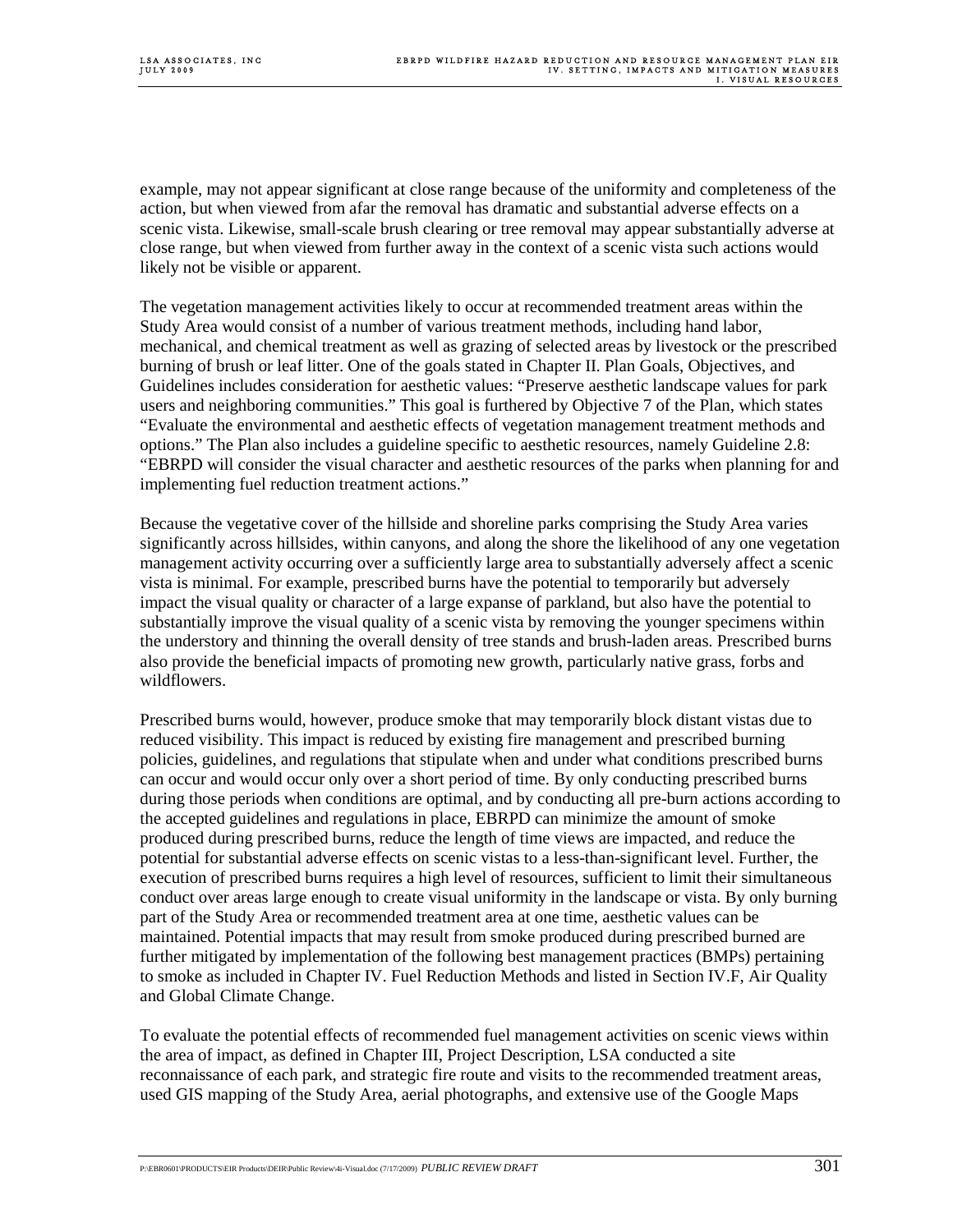Street View application. Based on this analysis, it was determined that views of the recommended treatment areas from the majority of the Study Area are removed from the sightlines available at key viewpoints and within important vistas, such as those available along Grizzly Peak Road and Skyline Boulevard. Due to the hilly terrain and vegetation cover that exists within the Study Area, viewsheds within the hillside parks are also generally limited to a foreground view distance (approximately 0.25 mile or less) from trails, roads, and residences. Most recommended treatment areas identified are outside the viewsheds of these viewpoints or vista locations, and as a result vegetation management actions undertaken to reduce the potential for wildfire in these areas and along strategic fire routes would not have a substantial adverse effect on scenic vistas overall. While there will be short term visual changes related to vegetation removal, and especially tree clearing, wildland landscapes are dynamic, and the park land will be managed after treatment to support a diverse, low fire hazard mix of vegetation types within the recommended treatment areas. Additionally, there are potential beneficial effects from vegetation removal related to opening up scenic views and vistas to viewers both within and outside the Study Area. Potential adverse effects on scenic vistas that may result from implementation of the proposed project would be short term in nature and impacts to scenic vistas from fuel management activities would be considered less-than-significant.

**(2) Substantially Damage Scenic Resources Within a State Scenic Highway.** The State of California has identified two scenic highways each in Alameda and Contra Costa Counties: Routes 580 and 680 in Alameda County, and Routes 24 and 680 in Contra Costa County.<sup>3</sup> Site reconnaissance and ground-level examination from these roadways (from vehicles and using the Google Maps Street View application) was conducted in July 2008 to assess potential views of the Study Area along their lengths. Portions of Route 580 in Alameda County traverse a northwesterly route within one mile of Lake Chabot and Anthony Chabot Regional Parks, but views of these parks are fully screened either by adjacent landforms that exceed the elevations of the closest portions of these parks or by landscaping and constructed forms along the roadway. Similarly, views of Robert Sibley Volcanic Regional Preserve and Huckleberry Botanic Regional Preserve, the two hillside parks within the Study Area in closest proximity to the Route 24 scenic highway designation in Contra Costa County, are fully screened by adjacent landscaping and constructed forms as well as by landforms proximal to the roadway, such as the eastern ridge abutting Siesta Valley. Because views from these scenic highways to the hillside parks are fully screened, any vegetation management activities that may be undertaken as a result of the proposed project would not substantially damage scenic resources within view of these highways and would therefore be less-than-significant.

**(3) Substantially Degrade the Existing Visual Character or Quality of the Study Area and its Surroundings.** As previously noted, the dynamic landscape of the Study Area contains areas of high aesthetic value that require some level of management activity to retain their character over time. The existing visual character and quality of the Study Area is generally categorized as Variety Class B (Common), with some Variety Class A (Distinctive) based on specific visual features such as the bluffs at Point Pinole Regional Shoreline and the Potrero Hills within Miller/Knox Regional Shoreline. The hilly landforms, mix of vegetation cover, and surrounding suburban development that encompass the hillside parks of the Study Area are common within the regional landscape. Wildland flora seen today within these parks is a mixture of native vegetation and introduced non-native species that include annual grasses, herbs, and tree plantations. Vegetation management actions that

 $\frac{1}{3}$ <sup>3</sup> CA Department of Transportation, 2007. California Scenic Highway Mapping System. http://www.dot.ca.gov/hq/ LandArch/scenic\_highways/index.htm. December.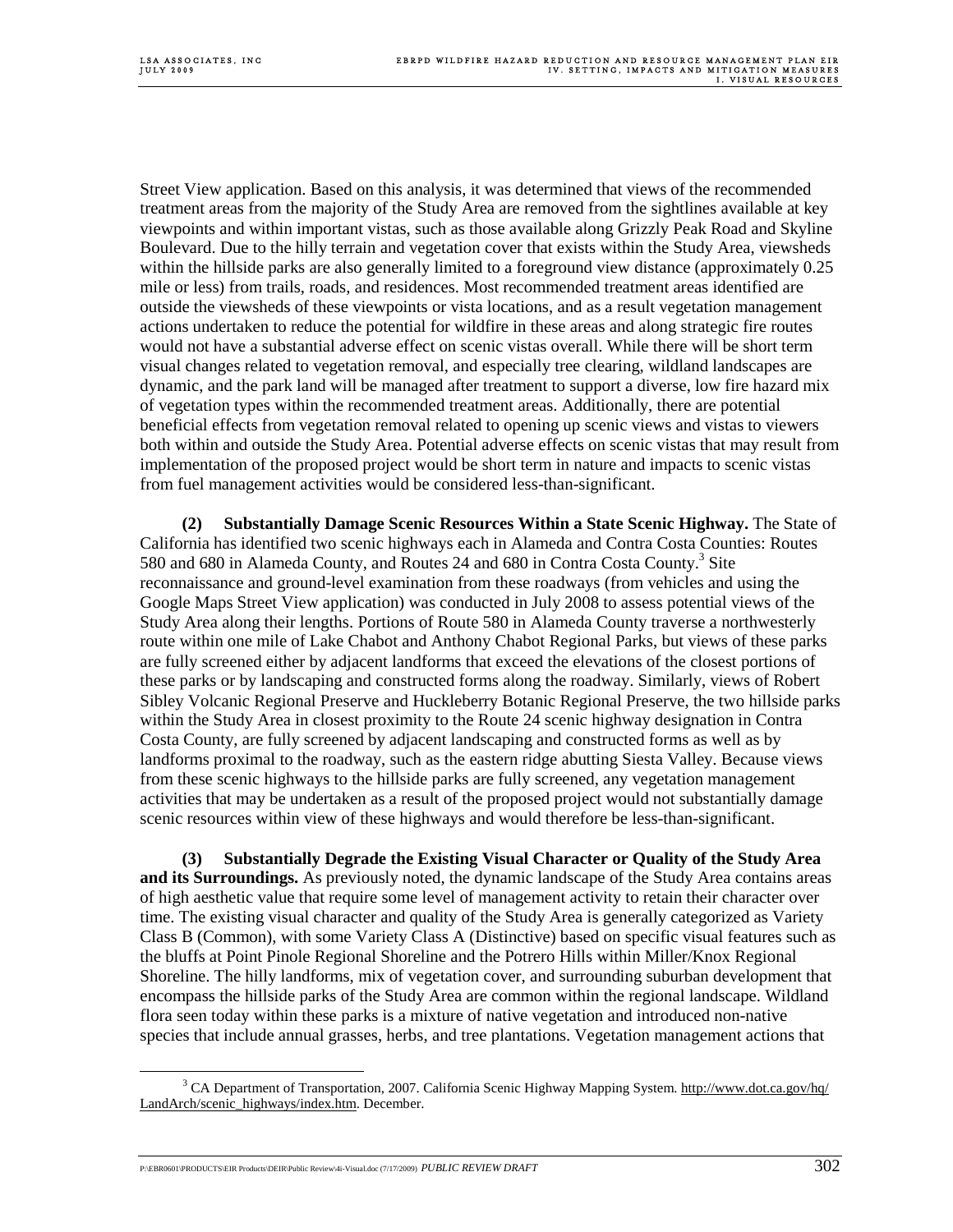could result from implementation of the proposed project would focus on the recommended treatment areas identified within the Study Area; these recommended treatment areas consist predominantly of non-native species, including large stands of blue and red gum eucalyptus trees and Monterey pines, which limit the overall visual variety of those specific areas.

Vegetation management activities would be conducted to reduce fuel loads in these recommended treatment areas to reduce the potential for wildfire on EBRPD lands and adjacent properties. Where feasible, these activities will also be conducted to reduce the amount and number of non-native exotic and invasive species (which includes eucalyptus) and continue the process of revegetation by native species in these areas, which is a stated goal of the District. The majority of these recommended treatment areas exist in areas capable of absorbing such vegetative changes without significantly impacting existing views, due in part to the amount and location of surrounding vegetation and the potential for vegetation regrowth in a short period of time. Additionally, many recommended treatment areas are located at some distance from viewpoints and public facilities, and therefore, the potential impact to views within and across the Study Area would be minimal.

Due to the hilly terrain and vegetation cover that exists within the Study Area, viewsheds within the hillside parks are generally limited to a foreground view distance (approximately 0.25 mile or less) from trails, roads, and residences. Some recommended treatment areas within the Study Area are located in valleys with heavily-vegetated slopes on either side, which limits the viewing distance of these recommended treatment areas. Public views from outside the park areas looking in are generally limited by terrain, vegetation, and existing structures. Residential developments with a view of the Study Area are generally limited to those locations directly adjacent to the Study Area and would be subject to short-term views of vegetation management activities and the results of those activities (e.g., vegetation thinning or removal) in recommended treatment areas and along strategic fire routes located adjacent to such properties. Views from trails and other public use or gathering spaces within the parks would experience more substantial, albeit temporary, impacts from vegetation management activities that clear relatively small areas of brush or understory or leave tree stumps. Due to the nature of the plant communities within the Study Area, these close-up impacts would be short-term because re-growth of new vegetation (particularly native species) would cover or otherwise obscure the remaining stumps or fill in small areas where vegetation was previously cleared. The opening up of internal views and clearing of understory fuels would overall result in a beneficial change to the area's visual character.

A combination of vegetation management activities will be used to selectively remove flammable vegetation and litter from recommended treatment areas within the Study Area. These activities may include hand labor, mechanical or chemical treatment, grazing, or other means commonly used to adequately and efficiently meet fuel reduction goals in areas of similar vegetation. Potential impacts to visual resources as a result of such vegetation management activities could include temporary loss of vegetation in the understory, minor to moderate permanent vegetation removal where vegetation is currently very dense, or the removal of large groups of plantation trees (primarily eucalyptus and Monterey pine). Per Table III-2 in Chapter III, Project Description, removal of eucalyptus and Monterey pine is recommended in some treatment areas, especially those along ridges in close proximity to homes to: 1) minimize ember production and distribution; 2) enhance safety and travel along designated strategic fire routes and major roadways used for evacuation and emergency access; and 3) enhance the potential for the native understory is or could be well-developed.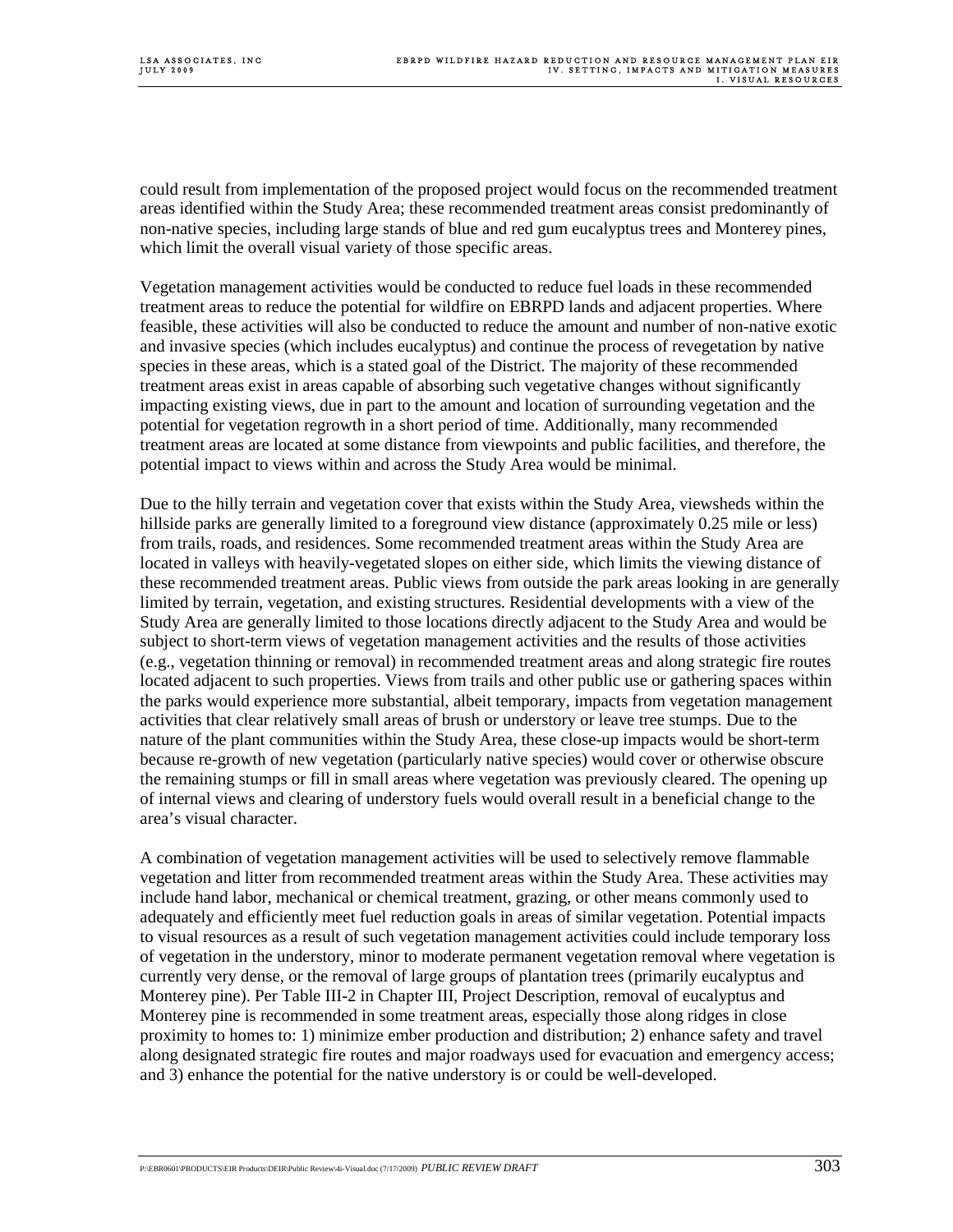Where temporary loss of vegetation occurs, the District would manage the existing vegetation and potential for invasive weeds to colonize a cleared site, and would promote fire-resistant native species (such as live oak). Ultimately, the District would manage vegetation for a low fire hazard and create a more complex visual pattern and dimensional shape than the eucalyptus plantations or solid brush that may currently exist, consistent with the goals stated in the Plan. Selective clearing of small eucalyptus trees and pines would result in minor to moderate permanent changes in the existing visual character of the landscape, but the removal of this overstory vegetation would result in an increase in the hours and levels of light reaching the ground surface, in turn altering the species comprising the understory palette within these areas and increasing their visual appeal. Removal of large groups of plantation trees would cause the most dramatic visual change, but would open views to roadways and more distant vistas, increasing the visual character and quality of these areas and adding to the visual drama of the landscape.

Sites near vista points, such as Inspiration Point in Tilden Regional Park and Round Top in Sibley Volcanic Regional Preserve, as well as those in the shoreline parks of Point Pinole Regional Shoreline and Miller/Knox Regional Shoreline would benefit visually through the opening of more distant vistas. Viewsheds across Claremont Canyon Regional Preserve, Leona Heights Regional Open Space, and Tilden Regional Park would likely also be expanded to include more distant vistas as the result of vegetation management activities, further increasing the visual character and quality of these areas. Areas where trees and other vegetation form a part of the overall historic setting, and tree removal could alter the existing visual character or quality in a negative manner, include the historic Alvarado section of Wildcat Canyon Regional Park and the area surrounding the remnants of the last Giant Powder Company manufacturing facility in Point Pinole Regional Shoreline. Implementation of Plan Guideline 2.8 – EBRPD will consider the visual character and aesthetic resources of the parks when planning for and implementing fuel reduction treatments – will reduce the potential for substantial degradation of existing visual character.

In most instances, the conduct of vegetation management activities at recommended treatment areas within the Study Area would not eliminate the continuous vegetative cover that currently exists, reducing instead only the density of such cover through thinning and the removal of ground and ladder fuels. The vegetation management actions recommended in Table III-2 of Chapter III, Project Description are intended to reduce fire hazards and encourage conversion of these areas to native species by opening up brushy areas, increasing brush patch complexity, thinning eucalyptus plantations, clearing ground litter, and promoting the reestablishment of oak-bay woodlands and native grasslands. These actions would not be readily apparent from distant views outside the recommended treatment areas, and would not substantially degrade the existing visual character or quality of the area but would open up viewsheds and scenic vistas as beneficial effects of the Plan.

As previously noted, foreground or close up views for park users could be temporarily impacted by the presence of tree stumps left in place, but these impacts would be minimal as ground vegetation and other understory growth (particularly native species) would begin to cover or otherwise hide inplace stumps in a short period of time. Because vegetation management activities would be conducted to reduce the potential for wildfire in these areas, would increase the ratio of native to non-native species in these areas, and would improve the visual quality and character of these areas, any potential impacts to visual resources would not substantially degrade the existing visual quality and character of the Study Area or its surroundings and would therefore be less-than-significant.